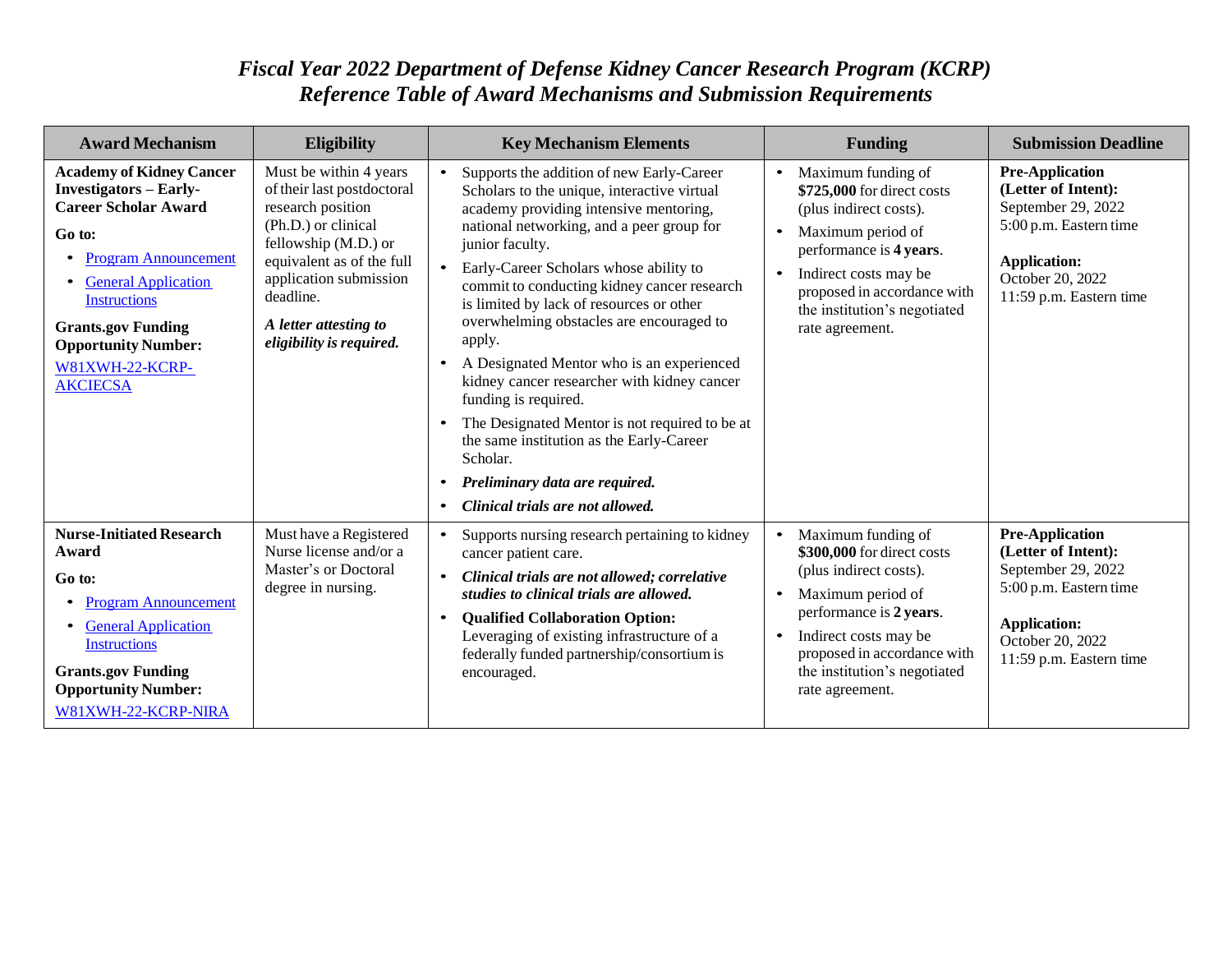| <b>Award Mechanism</b>                                                                                                                                                                                     | <b>Eligibility</b>                             | <b>Key Mechanism Elements</b>                                                                                                                                                                                                                                                                                                                                                                                                                                                                                                                                                                                                                                                                                                                                                                                                                                                                                                                                                                                                                                                                                                                                                                                                                                                                                               | <b>Funding</b>                                                                                                                                                                                                                                                                                                                                                                                                                                                                                                                                    | <b>Submission Deadline</b>                                                                                                                                          |
|------------------------------------------------------------------------------------------------------------------------------------------------------------------------------------------------------------|------------------------------------------------|-----------------------------------------------------------------------------------------------------------------------------------------------------------------------------------------------------------------------------------------------------------------------------------------------------------------------------------------------------------------------------------------------------------------------------------------------------------------------------------------------------------------------------------------------------------------------------------------------------------------------------------------------------------------------------------------------------------------------------------------------------------------------------------------------------------------------------------------------------------------------------------------------------------------------------------------------------------------------------------------------------------------------------------------------------------------------------------------------------------------------------------------------------------------------------------------------------------------------------------------------------------------------------------------------------------------------------|---------------------------------------------------------------------------------------------------------------------------------------------------------------------------------------------------------------------------------------------------------------------------------------------------------------------------------------------------------------------------------------------------------------------------------------------------------------------------------------------------------------------------------------------------|---------------------------------------------------------------------------------------------------------------------------------------------------------------------|
| <b>Clinical Trial Award</b><br>Go to:<br><b>Program Announcement</b><br><b>General Application</b><br><b>Instructions</b><br><b>Grants.gov Funding</b><br><b>Opportunity Number:</b><br>W81XWH-22-KCRP-CTA | Independent<br>investigators at all<br>levels. | Supports projects ranging from small proof-<br>$\bullet$<br>of-concept trials (e.g., pilot, first in human,<br>phase 0) to demonstrate feasibility or inform<br>the design of more advanced trials, through<br>large-scale trials to determine efficacy in<br>relevant patient populations.<br>Clinical trials may be designed to evaluate<br>$\bullet$<br>promising new products, pharmacologic<br>agents (drugs or biologics), devices, clinical<br>guidance, and/or emerging approaches and<br>technologies.<br>Investigational New Drug (IND) or<br>$\bullet$<br>Investigational Device Exemption (IDE)<br>application, if applicable, must be submitted<br>to the U.S. Department of Food and Drug<br>Administration (FDA) by the time of<br>application submission.<br>Documented availability of and access to the<br>$\bullet$<br>drug/compound, device, and/or other materials<br>needed, as appropriate, for the proposed<br>duration of the study must be provided.<br>Clinical trials are expected to begin no later<br>$\bullet$<br>than 12 months after the award date, or 18<br>months after the award date for FDA-<br>regulated studies.<br><b>Qualified Collaboration Option:</b><br>$\bullet$<br>Leveraging of existing infrastructure of a<br>federally funded partnership/consortium is<br>encouraged. | Maximum funding of<br>\$1,500,000 for direct costs<br>(plus indirect costs).<br>Maximum period of<br>performance is 4 years.<br>Indirect costs may be<br>$\bullet$<br>proposed in accordance with<br>the institution's negotiated<br>rate agreement.<br><b>Cell Therapy Focus Option:</b><br>Maximum funding of<br>\$2,000,000 for direct costs<br>(plus indirect costs).<br>Maximum period of<br>performance is 4 years.<br>Indirect costs may be<br>$\bullet$<br>proposed in accordance with<br>the institution's negotiated<br>rate agreement. | <b>Pre-Application</b><br>(Letter of Intent):<br>September 29, 2022<br>5:00 p.m. Eastern Time<br><b>Application:</b><br>October 20, 2022<br>11:59 p.m. Eastern Time |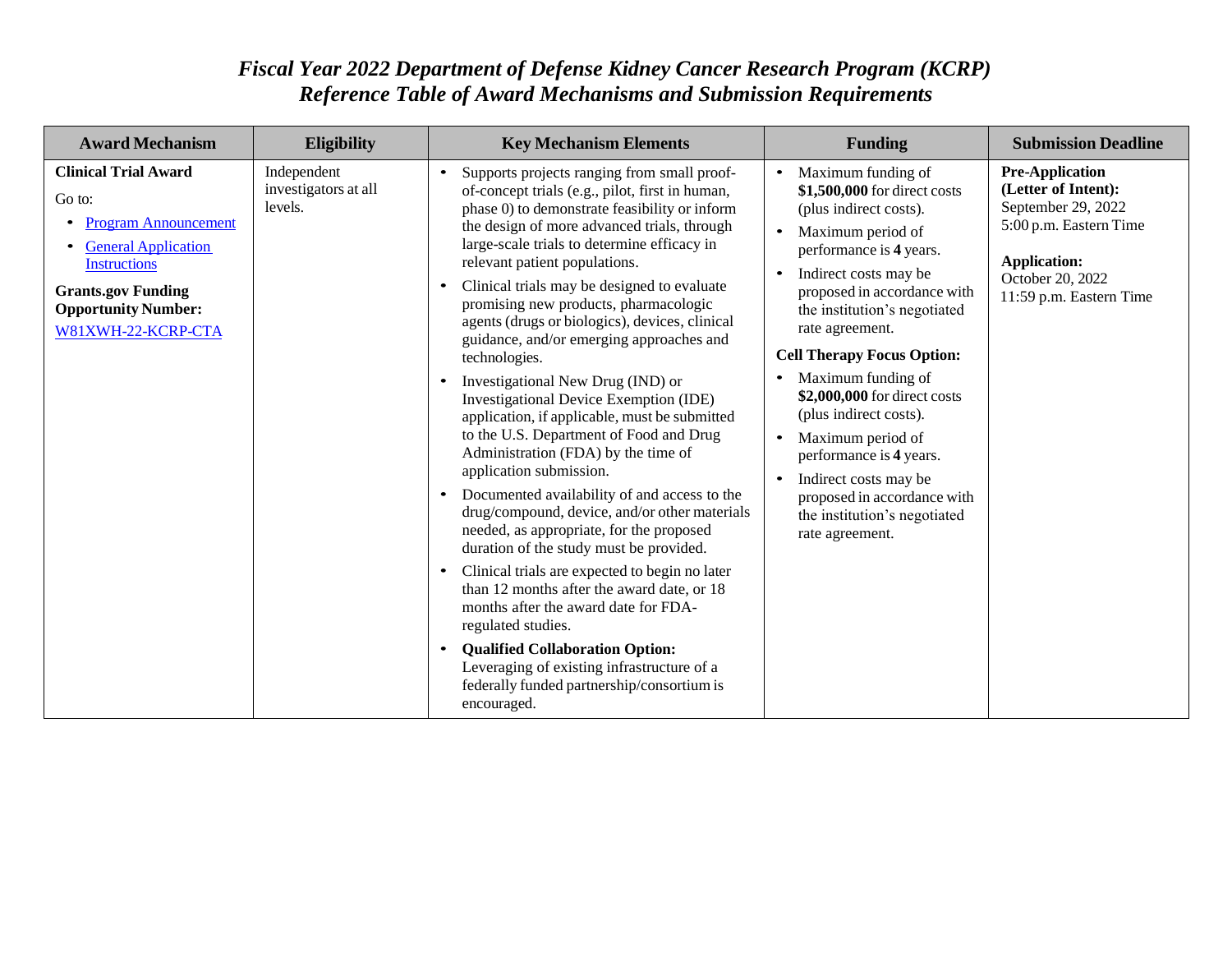| <b>Award Mechanism</b>                                                                                                                                                                 | <b>Eligibility</b>                                                                                    | <b>Key Mechanism Elements</b>                                                                                                                                                                                                   | <b>Funding</b>                                                                                                                                                                                                                | <b>Submission Deadline</b>                                                                                                                                  |
|----------------------------------------------------------------------------------------------------------------------------------------------------------------------------------------|-------------------------------------------------------------------------------------------------------|---------------------------------------------------------------------------------------------------------------------------------------------------------------------------------------------------------------------------------|-------------------------------------------------------------------------------------------------------------------------------------------------------------------------------------------------------------------------------|-------------------------------------------------------------------------------------------------------------------------------------------------------------|
| <b>Concept Award</b><br>Go to:<br><b>Program Announcement</b><br>• General Application<br>Instructions<br><b>Grants.gov Funding</b><br><b>Opportunity Number:</b><br>W81XWH-22-KCRP-CA | All investigators at or<br>above the level of<br>postdoctoral fellow (or<br>equivalent) are eligible. | Supports highly innovative, untested,<br>potentially groundbreaking concepts in kidney<br>cancer.<br>Emphasis on innovation.<br>Preliminary data are not allowed.<br>Clinical trials are not allowed.<br><b>Blinded review.</b> | Maximum of \$100,000 for<br>direct costs (plus indirect)<br>costs).<br>Maximum period of<br>performance is 1 year.<br>Indirect costs may be<br>proposed in accordance with<br>the institution's negotiated<br>rate agreement. | <b>Pre-Application</b><br>(Letter of Intent):<br>June 23, 2022<br>5:00 p.m. Eastern time<br><b>Application:</b><br>July 14, 2022<br>11:59 p.m. Eastern time |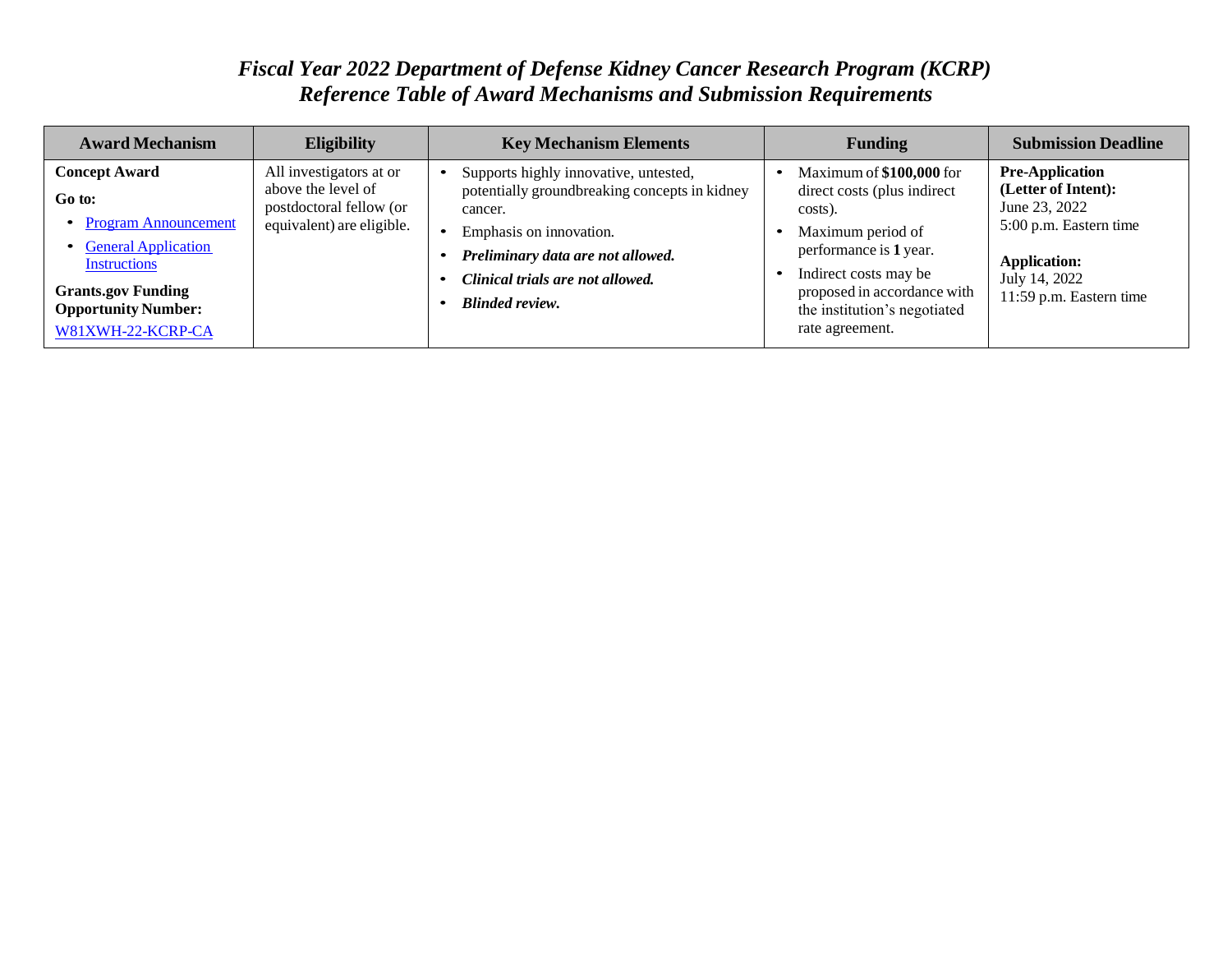| <b>Award Mechanism</b>                                                                                                                                                                                       | <b>Eligibility</b>                                                                                                                                                                                                                                                                                                                                                                                                                                                                                                                                                  | <b>Key Mechanism Elements</b>                                                                                                                                                                                                                                                                                                                                                                                                                                                                                   | <b>Funding</b>                                                                                                                                                                                                                                                                                                                                                                                                                                                                                                                                                                                                                                                                                                                                                                                                                                                                                                | <b>Submission Deadline</b>                                                                                                                                                                                              |
|--------------------------------------------------------------------------------------------------------------------------------------------------------------------------------------------------------------|---------------------------------------------------------------------------------------------------------------------------------------------------------------------------------------------------------------------------------------------------------------------------------------------------------------------------------------------------------------------------------------------------------------------------------------------------------------------------------------------------------------------------------------------------------------------|-----------------------------------------------------------------------------------------------------------------------------------------------------------------------------------------------------------------------------------------------------------------------------------------------------------------------------------------------------------------------------------------------------------------------------------------------------------------------------------------------------------------|---------------------------------------------------------------------------------------------------------------------------------------------------------------------------------------------------------------------------------------------------------------------------------------------------------------------------------------------------------------------------------------------------------------------------------------------------------------------------------------------------------------------------------------------------------------------------------------------------------------------------------------------------------------------------------------------------------------------------------------------------------------------------------------------------------------------------------------------------------------------------------------------------------------|-------------------------------------------------------------------------------------------------------------------------------------------------------------------------------------------------------------------------|
| <b>Idea Development Award</b><br>Go to:<br><b>Program Announcement</b><br><b>General Application</b><br><b>Instructions</b><br><b>Grants.gov Funding</b><br><b>Opportunity Number:</b><br>W81XWH-22-KCRP-IDA | <b>Established</b><br><b>Investigators:</b><br>Independent<br>investigators at or above<br>the level of Assistant<br>Professor (or<br>equivalent) and 10 years<br>or more from a terminal<br>degree; or<br><b>Early-Career</b><br><b>Investigators:</b><br>Investigators at the level<br>of Assistant Professor,<br>Instructor, or Assistant<br>Research Professor (or<br>equivalent) and less<br>than 10 years from a<br>terminal degree<br>(excluding time spent in<br>medical residency or<br>family medical leave) at<br>the time of application<br>submission. | Supports new ideas that represent innovative,<br>high-risk/high-gain approaches to kidney<br>cancer research, and have the potential to<br>make an important contribution to kidney<br>cancer.<br>Innovation and Impact are the most important<br>$\bullet$<br>review criteria.<br>$\bullet$<br>Different funding options, based on the scope<br>of the proposed research, are available with<br>compelling justification.<br>• Preliminary data are required.<br>Clinical trials are not allowed.<br>$\bullet$ | Maximum funding of<br>\$675,000 in direct costs<br>(plus indirect costs).<br>Period of performance not<br>to exceed 3 years.<br>Indirect costs may be<br>$\bullet$<br>proposed in accordance with<br>the institution's negotiated<br>rate agreement.<br><b>Early Detection Studies</b><br><b>Option:</b><br>Maximum funding of<br>$\bullet$<br>\$700,000 in direct costs<br>(plus indirect costs).<br>Period of performance not<br>to exceed 3 years.<br>Indirect costs may be<br>$\bullet$<br>proposed in accordance with<br>the institution's negotiated<br>rate agreement.<br><b>Population Science and</b><br><b>Prevention Studies Option:</b><br>Maximum funding of<br>\$2 million in direct costs<br>(plus indirect costs).<br>Period of performance not<br>$\bullet$<br>to exceed 4 years.<br>Indirect costs may be<br>proposed in accordance with<br>the institution's negotiated<br>rate agreement. | <b>Pre-Application</b><br>(Preproposal):<br>June 2, 2022<br>5:00 p.m. Eastern time<br><b>Invitation to Submit an</b><br><b>Application:</b><br>July 14, 2022<br><b>Application:</b><br>October 6, 2022<br>11:59 p.m. ET |